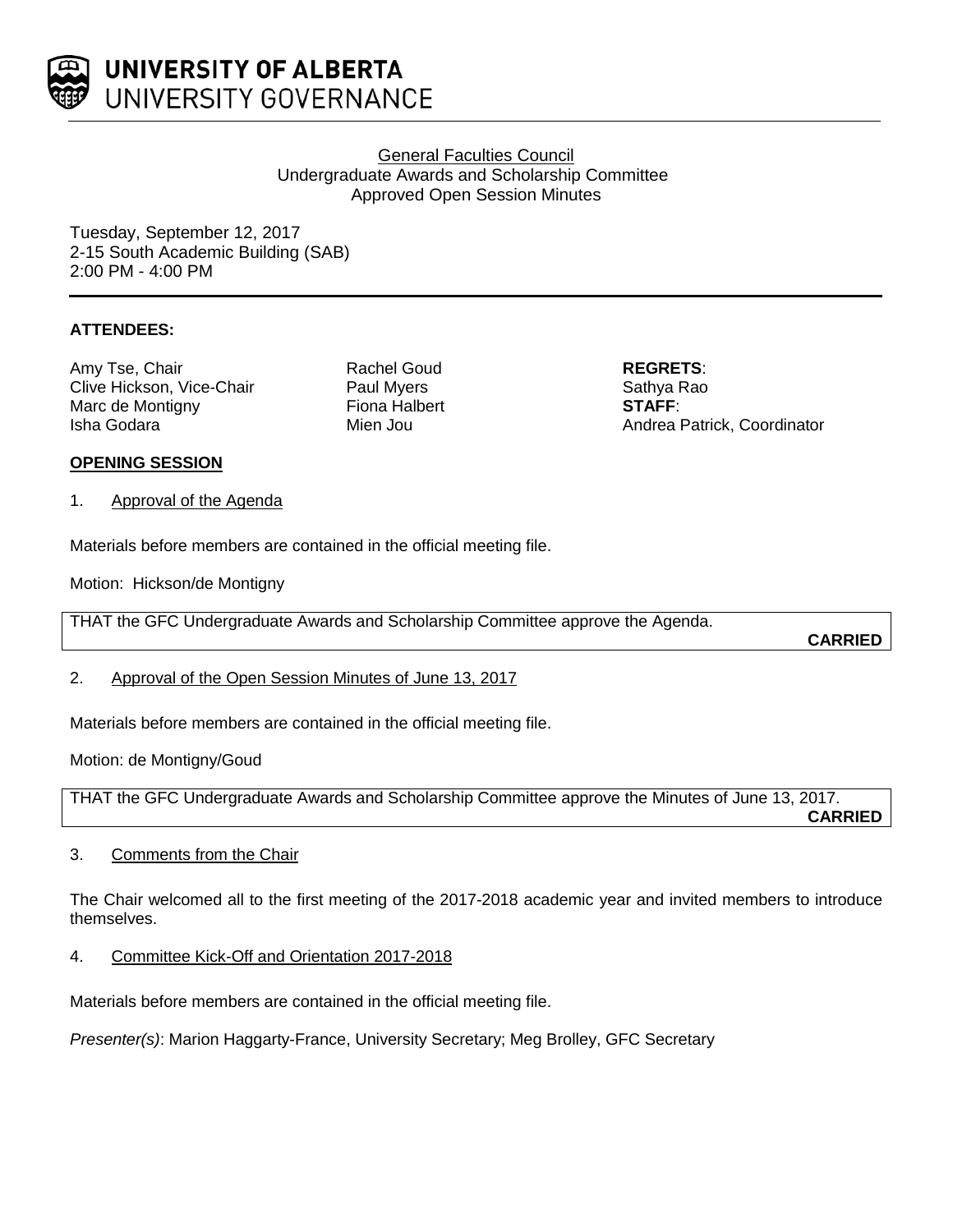*Purpose of the Proposal*: To provide committee members with an overview of the principles under which GFC operates and how these inform the work and functioning of the committee. To orient members to the committee's mandate, terms of reference, procedures and to committee member roles and responsibilities.

## *Discussion*:

Ms Haggarty-France and Ms Brolley provided members with a high level overview of the university's governance structure. Members were provided with an orientation to GFC's approved principles of delegated authority and committee composition, and the significance of these documents to the structure and functioning of UASC. In addition, the roles and responsibilities or members and procedural rules were reviewed. Finally, the mandate and responsibilities of UASC were discussed and the recommendation of the ad hoc committee to revise the terms of reference of the committee was introduced.

During the discussion, questions arose regarding conflict of interest in approving items, as well as the process surrounding approval of graduate student awards and scholarships.

## 5. The Registrar's Office and Undergraduate Student Financial Support: An Overview

There were no documents.

*Presenter(s)*: Fiona Halbert, Assistant Registrar, Student Financial Support

*Purpose of the Proposal*: To provide committee members with an overview of the Registrar's Office and its role in undergraduate student financial support.

#### *Discussion*:

Ms Halbert delivered a presentation on the role of Student Financial Support in creating and administering awards and recent activities in support of the Financial Five (F5) and *For the Public Good*.

She reported on several goals and initiatives for the 2017-2018 academic year including establishing various GFC UASC resource materials, reporting on funding gaps and priorities, and consulting with the committee on the F4 Working Group recommendations.

During the discussion, members asked questions about the role of the Office of Advancement in raising emergency funds; the manner in which Faculty items are created, approved and adminstered; clarification about minimum values of items; the impact of bundling awards and scholarships, and the timing of the approval of awards. Members also discussed the need for specific values and quantities listed on items.

#### **ACTION ITEMS**

#### 6. New Undergraduate Awards and Bursaries for Approval

Materials before members are contained in the official meeting file.

*Presenter(s)*: Fiona Halbert

*Purpose of the Proposal*: To approve new undergraduate awards, scholarships and bursaries.

*Items*: Dr Patrick and Nancy Leung Scholarship in Medicine Dr Vincent Choi Memorial Scholarship in Rheumatology ThresholdImpact STEM Award (Science) ThresholdImpact STEM Award (Engineering) ThresholdImpact STEM Award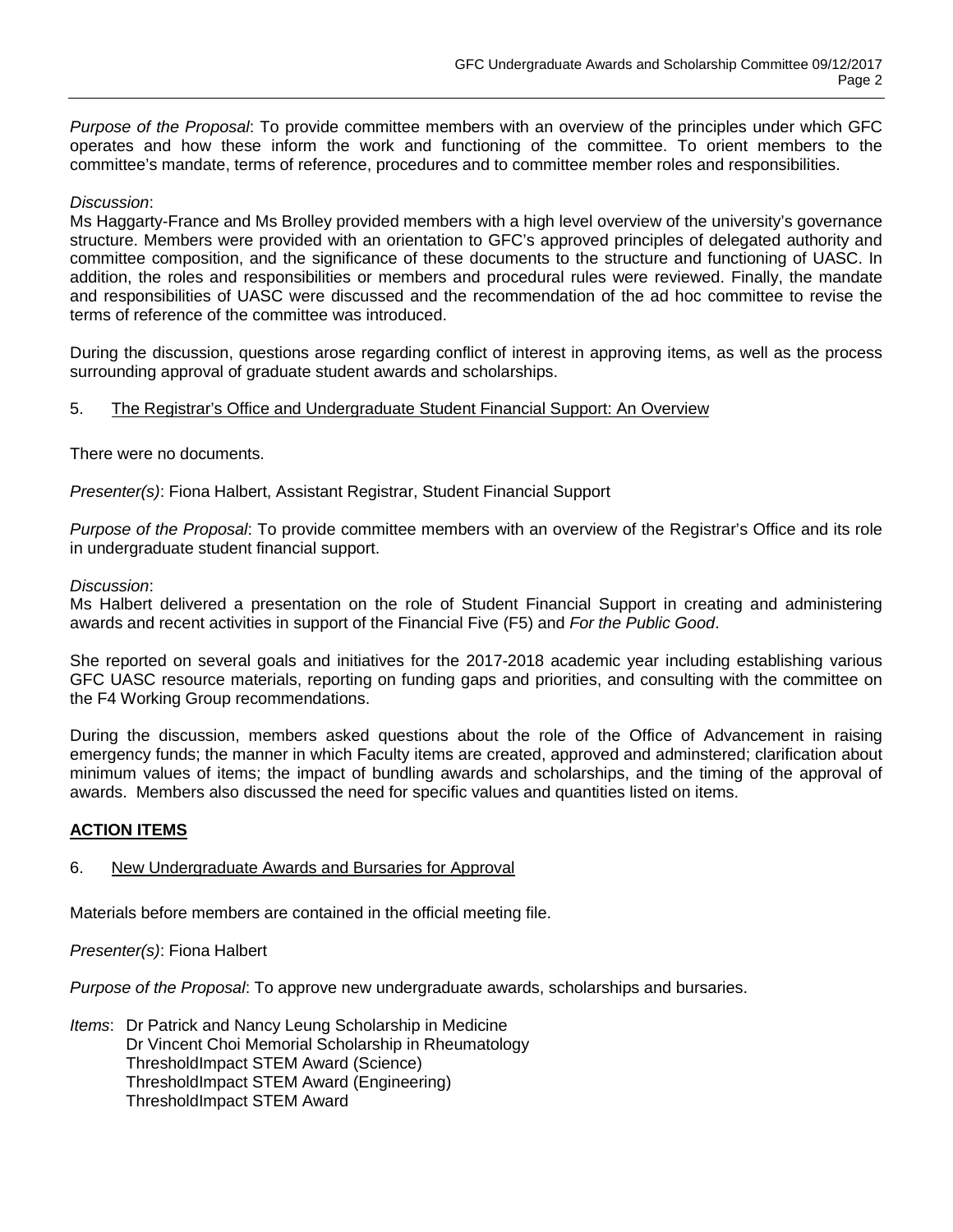Ernesto Rizzi Memorial Award Robinson Koilpillai Award in Medicine Katherine Swampy Bursary for University Parents

During the discussion, members expressed a number of questions and comments including clarification around official definitions used throughout the items; whether students should receive awards after graduation; concern that some items exclude eligibility to students at all campuses; the timeline of application deadlines; clarification about the exact value and number of available awards.

The ThresholdImpact STEM Award (Science) and the ThresholdImpact STEM Award were removed from consideration pending further clarification about eligibility.

An update regarding The Dr Patrick and Nancy Leung Scholarship in Medicine will be brought back to the committee once requested details are obtained regarding the definition of "Asian community" and confirmation of student involvement in these communities for the purposes of nomination. The Katherine Swampy Bursary for Students with Dependents will return to the committee following confirmation of the definition of "dependent".

## Motion: de Montigny/Hickson

THAT the GFC Undergraduate Awards and Scholarship Committee approve, under delegated authority from General Faculties Council, new Undergraduate Student Awards and Bursaries, as submitted by Student Financial Support and as set forth in Attachment 1, as amended, to be effective immediately.

**CARRIED**

## 7. Amendments to Existing Undergraduate Awards and Bursaries for Approval

Materials before members are contained in the official meeting file.

# *Presenter(s)*: Fiona Halbert

*Purpose of the Proposal*: To approve amendments to existing awards, scholarships and bursaries.

*Items*: Chartered Professionals in Human Resources Scholarship in Business

The Music of the Spheres 2000 Scholarship

The Faculty of Education Youth Choirs Prize

The Centennial Undergraduate Award in Geology for Fourth Year Students

The Centennial Undergraduate Award in Geology for Third Year Students

The John Alvin Tupper Memorial Bursary

The Ukrainian Women's Association of Canada (Alberta Branch) Prize

Members provided several questions and comments in relation to the proposed items, including the nomination process for items; clarification about program requirements; clarification on how awards are determined when there appears to be equally qualified nominees.

For The Ukrainian Women's Association of Canada (Alberta Branch) Prize, Ms Halbert noted that she will seek clarification with the Department of Modern Languages and Cultural Studies to confirm if this is indeed selected by application.

#### Motion: Myers/Godara

THAT the GFC Undergraduate Awards and Scholarship Committee approve, under delegated authority from General Faculties Council, amendments to Existing Undergraduate Student Awards and Bursaries, as submitted